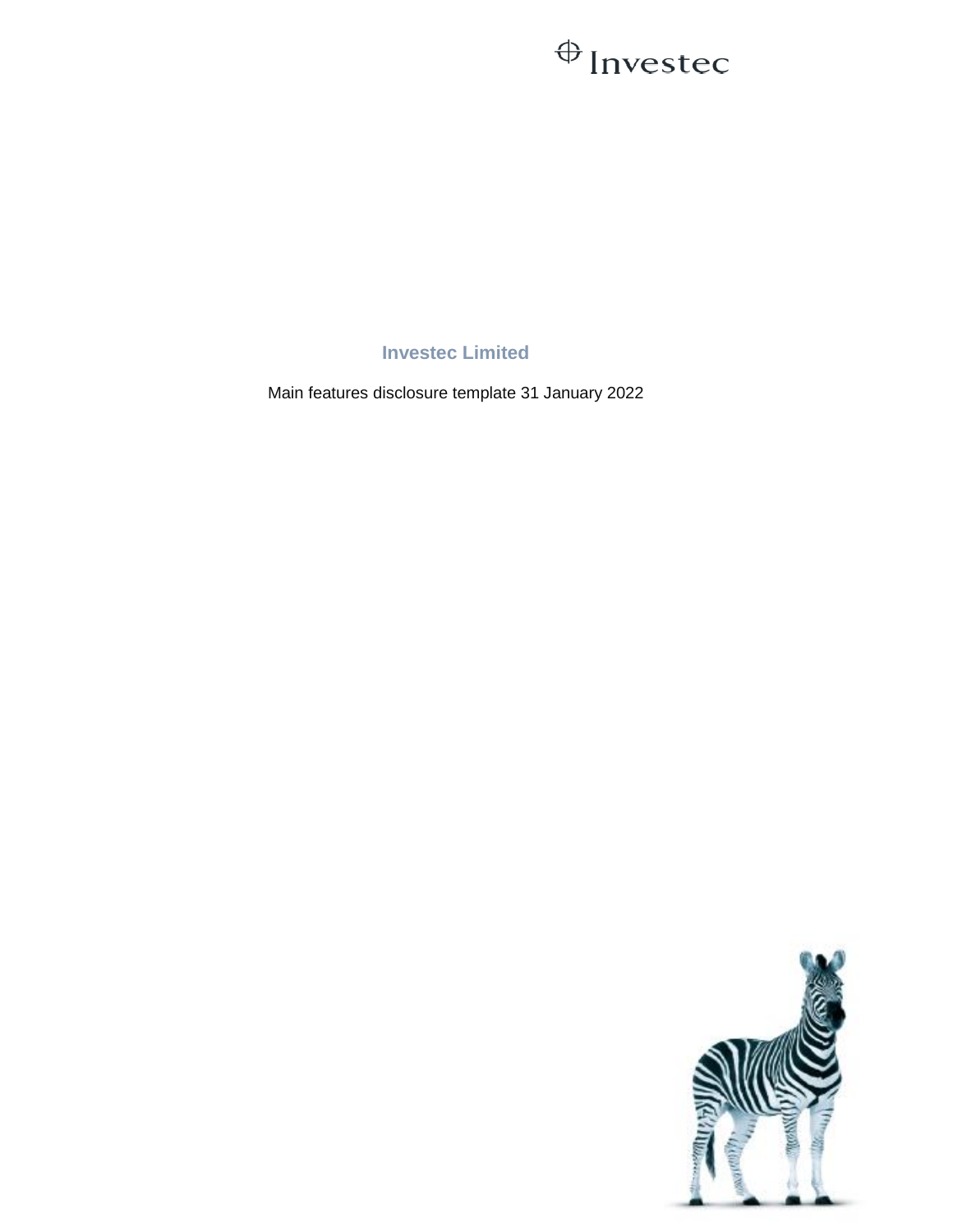

## **MAIN FEATURES DISCLOSURE TEMPLATE**

## **Investec Limited**

**31-Jan-22**

|                                                                                                                  |                          | Non-redeemable, non                 |                       |                                                                                             |                       |                        |                        |                                                                                                                                                                                                                                                         |                        |                        |                                                                                               |                        |                                                     |
|------------------------------------------------------------------------------------------------------------------|--------------------------|-------------------------------------|-----------------------|---------------------------------------------------------------------------------------------|-----------------------|------------------------|------------------------|---------------------------------------------------------------------------------------------------------------------------------------------------------------------------------------------------------------------------------------------------------|------------------------|------------------------|-----------------------------------------------------------------------------------------------|------------------------|-----------------------------------------------------|
|                                                                                                                  |                          | cumulative, non-                    |                       |                                                                                             |                       |                        |                        |                                                                                                                                                                                                                                                         |                        |                        |                                                                                               |                        |                                                     |
|                                                                                                                  | Ordinary share capital   | participating                       |                       |                                                                                             |                       |                        |                        |                                                                                                                                                                                                                                                         |                        |                        |                                                                                               |                        |                                                     |
| Disclosure template for main features of regulatory capital instruments                                          | and premium              | preference shares                   | INLV01                | INLV05                                                                                      | INLV06                | <b>INB001</b>          | <b>IV019</b>           | <b>IV019A</b>                                                                                                                                                                                                                                           | <b>IV035</b>           | <b>IV046</b>           | <b>IV047</b>                                                                                  | <b>IV049</b>           | <b>IV050</b>                                        |
| 1 Issuer                                                                                                         |                          |                                     |                       |                                                                                             |                       |                        |                        |                                                                                                                                                                                                                                                         |                        |                        |                                                                                               |                        |                                                     |
|                                                                                                                  | Investec Limited         | Investec Limited                    | Investec Limited      | Investec Limited                                                                            | Investec Limited      | Investec Limited       | Investec Bank Limited  |                                                                                                                                                                                                                                                         |                        |                        | Investec Bank Limited   Investec Bank Limited   Investec Bank Limited   Investec Bank Limited | Investec Bank Limited  | Investec Bank Limited                               |
| 2 Unique identifier (e.g. CUSIP, ISIN or Bloomberg identifier for private placement)                             | ZAE000081949             | ZAE000063814                        | ZAG000118647          | ZAG000150103                                                                                | ZAG000171943          | BW 0000001924          | ZAG000094442           | ZAG000095779                                                                                                                                                                                                                                            | ZAG000134610           | ZAG000144585           | Unlisted                                                                                      | Unlisted               | ZAG000158080                                        |
| 3 Governing law(s) of the instrument                                                                             | South Africa             | South Africa                        | South Africa          | South Africa                                                                                | South Africa          | South Africa           | South Africa           | South Africa                                                                                                                                                                                                                                            | South Africa           | South Africa           | South Africa                                                                                  | South Africa           | South Africa                                        |
| <b>Regulatory treatment</b>                                                                                      |                          |                                     |                       |                                                                                             |                       |                        |                        |                                                                                                                                                                                                                                                         |                        |                        |                                                                                               |                        |                                                     |
| 4 Transitional Basel III rules                                                                                   | CET1                     | AT1                                 | AT1                   | AT1                                                                                         | AT1                   | Tier 2                 | Tier 2                 | Tier 2                                                                                                                                                                                                                                                  | Tier 2                 | Tier 2                 | Tier 2                                                                                        | Tier 2                 | AT1                                                 |
| 5 Post-transitional Basel III rules                                                                              | CET1                     | AT1                                 | AT1                   | AT1                                                                                         | AT1                   | Tier 2                 | Tier 2                 | Tier 2                                                                                                                                                                                                                                                  | Tier 2                 | Tier 2                 | Tier 2                                                                                        | Tier 2                 | AT1                                                 |
| 6 Eligible at solo / group / group and solo                                                                      | Group and solo           | Group and solo                      | Group                 | Group                                                                                       | Group                 | Group                  | Group and solo         | Group and solo                                                                                                                                                                                                                                          | Group and solo         | Group and solo         | Group and solo                                                                                | Group and solo         | Group and solo                                      |
|                                                                                                                  |                          |                                     |                       |                                                                                             |                       |                        |                        |                                                                                                                                                                                                                                                         |                        |                        |                                                                                               |                        |                                                     |
| 7 Instrument type (types to be specified by each jurisdiction)                                                   |                          |                                     |                       |                                                                                             |                       |                        | Subordinated debt      |                                                                                                                                                                                                                                                         | Subordinated debt      |                        |                                                                                               |                        |                                                     |
|                                                                                                                  | CET1                     | AT1                                 | AT1                   | AT1                                                                                         | AT1                   | Subordinated debt      |                        | Subordinated debt                                                                                                                                                                                                                                       |                        | Subordinated debt      | Subordinated debt                                                                             | Subordinated debt      | AT1                                                 |
| 8 Amount recognised in regulatory capital (Currency in mil, as of most recent reporting date)                    | 2,446                    | 3,039                               | 550                   | 350                                                                                         | 273                   | 1,665                  | 229                    | 383                                                                                                                                                                                                                                                     | 1,468                  | 1,200                  | 1,759                                                                                         | 1,079                  | 110                                                 |
| 9   Par value of instrument                                                                                      | 2,446                    | 3,039                               | 550                   | 350                                                                                         | 273                   | 1,665                  | 64 l                   | 230                                                                                                                                                                                                                                                     | 1,468                  | 1,200                  | 1,517                                                                                         | 783                    | 110                                                 |
| 10 Accounting classification                                                                                     | IFRS: Equity             | <b>IFRS: Equity</b>                 | IFRS: Equity          | IFRS: Equity                                                                                | IFRS: Equity          | IFRS: Accrual          | <b>IFRS: Accrual</b>   | IFRS: Accrual                                                                                                                                                                                                                                           | <b>IFRS: Accrual</b>   | IFRS: Accrual          | IFRS: Accrual                                                                                 | <b>IFRS: Accrual</b>   | <b>IFRS: Accrual</b>                                |
| 11 Original date of issuance                                                                                     | 10 December 1925         | 16 February 2005                    | 12 August 2014        | 15 March 2018                                                                               | 22-Oct-20             | 28-Dec-17              | 2 April 2012           | 28 May 2012                                                                                                                                                                                                                                             | 17 March 2016          | 21 June 2017           | 30 June 2017                                                                                  | 30 June 201            | 26-Mar-19                                           |
| 12 Perpetual or dated                                                                                            | Perpetual                | Perpetual                           | Perpetual             | Perpetual                                                                                   | Perpetual             | Dated                  | Dated                  | Dated                                                                                                                                                                                                                                                   | Dated                  | <b>Dated</b>           | Dated                                                                                         | Dated                  | Perpetual                                           |
| 13 Original maturity date                                                                                        | No maturity              | No maturity                         | No maturity           | No matuirty                                                                                 | No maturity           | 28-Dec-27              | 31 March 2028          | 31 March 2028                                                                                                                                                                                                                                           | 7 April 2027           | 21 June 2027           | 30 June 2022                                                                                  | 30 June 2022           | No maturity                                         |
| 14 Issuer call subject to prior supervisory approval                                                             | No                       | No                                  | Yes                   | Yes                                                                                         | Yes                   | Yes                    | Yes                    | Yes                                                                                                                                                                                                                                                     | Yes                    | Yes                    | Yes                                                                                           | Yes                    | Yes                                                 |
| 15 Optional call date, contingent call dates and redemption amount                                               | Not applicable           | Not applicable                      | 12 August 2024        | 22 March 2023                                                                               | 22-Jan-26             | 28-Dec-22              | 31 March 2023          | 3 April 2023                                                                                                                                                                                                                                            | 7 April 2022           | 21 June 2022           | 30 June 2027                                                                                  | 30 June 2027           | 26-Jun-24                                           |
|                                                                                                                  |                          |                                     | Yes                   | Yes                                                                                         | Yes                   |                        | Yes                    |                                                                                                                                                                                                                                                         | Yes                    | Yes                    | Yes                                                                                           | Yes                    |                                                     |
| Tax and/or regulatory event                                                                                      | Not applicable           | Not applicable                      |                       |                                                                                             |                       | yes                    |                        | Yes                                                                                                                                                                                                                                                     |                        |                        |                                                                                               |                        | Yes                                                 |
| Redemption amount                                                                                                |                          |                                     |                       |                                                                                             |                       |                        |                        |                                                                                                                                                                                                                                                         |                        |                        |                                                                                               |                        |                                                     |
|                                                                                                                  |                          |                                     |                       |                                                                                             |                       |                        | Investment amount      | Investment amount                                                                                                                                                                                                                                       |                        |                        |                                                                                               |                        |                                                     |
|                                                                                                                  |                          |                                     |                       |                                                                                             |                       |                        | plus interest plus     | plus interest plus                                                                                                                                                                                                                                      |                        |                        |                                                                                               |                        |                                                     |
|                                                                                                                  |                          |                                     |                       | 100% of principal plus 100% of principal plus 100% of principal plus 100% of principal plus |                       |                        | change in price of     | change in price of                                                                                                                                                                                                                                      |                        |                        | 100% of principal and 100% of principal and 100% of principal and 100% of principal and       |                        | 100% of principal and                               |
|                                                                                                                  | Not applicable           | Not applicable                      | interest              | interest                                                                                    | interest              | interest               | replicated bond        | replicated bond                                                                                                                                                                                                                                         | interest               | interest               | interest                                                                                      | interest               | interest                                            |
| 16 Subsequent call date, if applicable                                                                           |                          |                                     | Every reset date      | Every reset date                                                                            | Every reset date      | Every reset date       | Every reset date       | Every reset date                                                                                                                                                                                                                                        | Every reset date       | Every reset date       | Every reset date                                                                              | Every reset date       | Every reset date                                    |
|                                                                                                                  | Not applicable           | Not applicable                      | thereafter            | thereafter                                                                                  | thereafter            | thereafter             | thereafter             | thereafter                                                                                                                                                                                                                                              | thereafter             | thereafter             | thereafter                                                                                    | thereafter             | thereafter                                          |
| Coupons / dividends                                                                                              |                          |                                     |                       |                                                                                             |                       |                        |                        |                                                                                                                                                                                                                                                         |                        |                        |                                                                                               |                        |                                                     |
| 17 Fixed or floating dividend coupon                                                                             | <b>Floating</b>          | Floating                            | Floating              | <b>Floating</b>                                                                             | <b>Floating</b>       | <b>Mixed Rate</b>      | <b>Floating</b>        | <b>Floating</b>                                                                                                                                                                                                                                         | <b>Floating</b>        | Floating               | <b>Mixed Rate</b>                                                                             | <b>Mixed Rate</b>      | Floating                                            |
| 18 Coupon rate and any related index                                                                             |                          |                                     |                       |                                                                                             |                       |                        |                        |                                                                                                                                                                                                                                                         |                        |                        |                                                                                               |                        |                                                     |
|                                                                                                                  |                          | Not applicable 77.77% of Prime Rate | Jibar + 4.25%         | Jibar + 5.15%                                                                               | Jibar + 4.85%         | Libor $+4%$            | CPI-linked: 2.60%      | CPI-linked: 2.60%                                                                                                                                                                                                                                       | Jibar + 4.65%          | $J + 3.90%$            | Libor + $4.5%$                                                                                | Libor + 3.413%         | Jibar + 4.55%                                       |
| 19 Existence of a dividend stopper                                                                               | No l                     | Yes                                 | Yesl                  | Yesl                                                                                        | Yesl                  | No                     | No                     | Nol                                                                                                                                                                                                                                                     | No                     | No                     | Nol                                                                                           | <b>No</b>              | Yes                                                 |
| 20 Fully discretionary, partially discretionary or mandatory                                                     | Fully discretionary      | Fully discretionary                 | Fully discretionary   | Fully discretionary                                                                         | Fully discretionary   | Mandatory              | Mandatory              | Mandatory                                                                                                                                                                                                                                               | Mandatory              | Mandatory              | Mandatory                                                                                     | Mandatory              | Fully discretionary                                 |
|                                                                                                                  | Not applicable           | Not applicable                      | No                    | No                                                                                          | No                    | No                     | No                     | No                                                                                                                                                                                                                                                      | No                     | No                     | No                                                                                            | Nol                    | No                                                  |
| 21 Existence of step up or other incentive to redeem                                                             |                          |                                     |                       |                                                                                             |                       |                        |                        |                                                                                                                                                                                                                                                         | Cumulative             | Cumulative             | Cumulative                                                                                    | Cumulative             |                                                     |
| 22 Non-cumulative or cumulative                                                                                  | Non-cumulative           | Non-cumulative                      | Non-cumulative        | Non-cumulative                                                                              | Non-cumulative        | Cumulative             | Cumulative             | Cumulative                                                                                                                                                                                                                                              |                        |                        |                                                                                               |                        | Non-cumulative                                      |
| 23 Convertible or non-convertible                                                                                |                          |                                     |                       |                                                                                             |                       |                        |                        |                                                                                                                                                                                                                                                         |                        |                        |                                                                                               |                        |                                                     |
|                                                                                                                  |                          |                                     |                       |                                                                                             |                       | Convertible or write-  | Convertible or write-  | Convertible or write-                                                                                                                                                                                                                                   | Convertible or write-  | Convertible or write-  | Convertible or write-                                                                         | Convertible or write-  |                                                     |
|                                                                                                                  |                          |                                     |                       |                                                                                             |                       | off as per regulation, | off as per regulation, | off as per regulation,                                                                                                                                                                                                                                  | off as per regulation, | off as per regulation, | off as per regulation,                                                                        | off as per regulation, |                                                     |
|                                                                                                                  | Not applicable           | Not applicable                      | Non-convertible       | Non-convertible                                                                             |                       |                        |                        | Non-convertible at option of regulator at option of regulator at option of regulator at option of regulator at option of regulator at option of regulator at option of regulator at option of regulator at option of regulator                          |                        |                        |                                                                                               | at option of regulator | Non-convertible                                     |
| 24 lif convertible, conversion trigger(s)                                                                        | Not applicable           | Not applicable                      | Not applicable        | Not applicable                                                                              | Not applicable        | Not applicable         | Not applicable         | Not applicable                                                                                                                                                                                                                                          | Not applicable         | Not applicable         | Not applicable                                                                                | Not applicable         | Not applicable                                      |
| 25 if convertible, fully or partially                                                                            | Not applicable           | Not applicable                      | Not applicable        | Not applicable                                                                              | Not applicable        | Not applicable         | Not applicable         | Not applicable                                                                                                                                                                                                                                          | Not applicable         | Not applicable         | Not applicable                                                                                | Not applicable         | Not applicable                                      |
| 26 lif convertible, conversion rate                                                                              | Not applicable           | Not applicable                      | Not applicable        | Not applicable                                                                              | Not applicable        | Not applicable         | Not applicable         | Not applicable                                                                                                                                                                                                                                          | Not applicable         | Not applicable         | Not applicable                                                                                | Not applicable         | Not applicable                                      |
| 27 if convertible, mandatory or optional conversion                                                              | Not applicable           | Not applicable                      | Not applicable        | Not applicable                                                                              | Not applicable        | Not applicable         | Not applicable         | Not applicable                                                                                                                                                                                                                                          | Not applicable         | Not applicable         | Not applicable                                                                                | Not applicable         | Not applicable                                      |
| 28 if convertible, specify instrument type convertible into                                                      | Not applicable           | Not applicable                      | Not applicable        | Not applicable                                                                              | Not applicable        | Not applicable         | Not applicable         | Not applicable                                                                                                                                                                                                                                          | Not applicable         | Not applicable         | Not applicable                                                                                | Not applicable         | Not applicable                                      |
| 29 if convertible, specify issuer of instrument it converts into                                                 | Not applicable           | Not applicable                      | Not applicable        | Not applicable                                                                              | Not applicable        | Not applicable         | Not applicable         | Not applicable                                                                                                                                                                                                                                          | Not applicable         | Not applicable         | Not applicable                                                                                | Not applicable         | Not applicable                                      |
| 30 Write-down feature                                                                                            |                          |                                     |                       |                                                                                             |                       |                        |                        |                                                                                                                                                                                                                                                         |                        |                        |                                                                                               |                        |                                                     |
|                                                                                                                  |                          |                                     |                       |                                                                                             |                       |                        |                        |                                                                                                                                                                                                                                                         |                        |                        |                                                                                               |                        | Partial or full write-off Partial or full write-off |
|                                                                                                                  |                          |                                     | as per regulation, at | as per regulation, at                                                                       | as per regulation, at | as per regulation, at  | as per regulation, at  | Partial or full write-off  Partial or full write-off  Partial or full write-off  Partial or full write-off  Partial or full write-off  Partial or full write-off  Partial or full write-off  Partial or full write-off  Partia<br>as per regulation, at | as per regulation, at  | as per regulation, at  | as per regulation, at                                                                         | as per regulation, at  | as per regulation, at                               |
|                                                                                                                  | Not applicable           | Not applicable                      | option of regulator   | option of regulator                                                                         | option of regulator   | option of regulator    | option of regulator    | option of regulator                                                                                                                                                                                                                                     | option of regulator    | option of regulator    | option of regulator                                                                           | option of regulator    | option of regulator                                 |
|                                                                                                                  |                          |                                     |                       |                                                                                             |                       |                        |                        |                                                                                                                                                                                                                                                         |                        |                        |                                                                                               |                        |                                                     |
| 31 If write-down, write-down trigger(s                                                                           |                          |                                     | PONV as defined by    | PONV as defined by                                                                          | PONV as defined by    | PONV as defined by     | PONV as defined by     | PONV as defined by                                                                                                                                                                                                                                      | PONV as defined by     | PONV as defined by     | PONV as defined by                                                                            | PONV as defined by     | PONV as defined by                                  |
|                                                                                                                  | Not applicable           | Not applicable                      | regulator             | regulator                                                                                   | regulator             | regulator              | regulator              | regulator                                                                                                                                                                                                                                               | regulator              | regulator              | regulato                                                                                      | regulator              | regulator                                           |
| 32 If write-down, full or partial                                                                                |                          |                                     | Partial or full, as   | Partial or full, as                                                                         | Partial or full, as   | Partial or full, as    | Partial or full, as    | Partial or full, as                                                                                                                                                                                                                                     | Partial or full, as    | Partial or full, as    | Partial or full, as                                                                           | Partial or full, as    | Partial or full, as                                 |
|                                                                                                                  |                          |                                     | deemed required by    | deemed required by                                                                          | deemed required by    | deemed required by     | deemed required by     | deemed required by                                                                                                                                                                                                                                      | deemed required by     | deemed required by     | deemed required by                                                                            | deemed required by     | deemed required by                                  |
|                                                                                                                  | Not applicable           | Not applicable                      | regulato              | regulator                                                                                   | regulator             | regulator              | regulato               | regulator                                                                                                                                                                                                                                               | regulator              | regulator              | regulato                                                                                      | regulato               | regulator                                           |
| 33 If write-down, permanent or temporary                                                                         |                          |                                     | Permanent as per      | Permanent as per                                                                            | Permanent as per      | Permanent as per       | Permanent as per       | Permanent as per                                                                                                                                                                                                                                        | Permanent as per       | Permanent as per       | Permanent as pe                                                                               | Permanent as per       | Permanent as per                                    |
|                                                                                                                  | Not applicable           | Not applicable                      | G7/2013               | G7/2013                                                                                     | G7/2013               | G7/2013                | G7/2013                | G7/2013                                                                                                                                                                                                                                                 | G7/2013                | G7/2013                | G7/201                                                                                        | G7/201                 | G7/2013                                             |
| 34 If write-down, description of write-up mechanism                                                              | Not applicable           | Not applicable                      | Not applicable        | Not applicable                                                                              | Not applicable        | Not applicable         | Not applicable         | Not applicable                                                                                                                                                                                                                                          | Not applicable         | Not applicable         | Not applicable                                                                                | Not applicable         | Not applicable                                      |
| 35 Position in subordination hierarchy in liquidation (specify instrument type immediately senior to instrument) |                          |                                     |                       |                                                                                             |                       |                        |                        |                                                                                                                                                                                                                                                         |                        |                        |                                                                                               |                        |                                                     |
|                                                                                                                  |                          |                                     |                       |                                                                                             |                       |                        |                        | Any amounts due and   Any amounts due and   Any amounts due and   Any amounts due and   Any amounts due and   Any amounts due and                                                                                                                       |                        |                        |                                                                                               | Any amounts due and    |                                                     |
|                                                                                                                  | <b>Additional Tier 1</b> |                                     |                       |                                                                                             |                       | payable to Senior      | payable to Senior      | payable to Senior                                                                                                                                                                                                                                       | payable to Senior      | payable to Senior      | payable to Senior                                                                             | payable to Senior      |                                                     |
|                                                                                                                  | instruments              | Tier 2 instruments                  | Tier 1 instruments    | Tier 1 instruments                                                                          | Tier 1 instruments    | Creditors st INL       | Creditors              | Creditors                                                                                                                                                                                                                                               | Creditors              | Creditors              | Creditors                                                                                     | Creditors              | Tier 1 instruments                                  |
| 36 Non-compliant transitioned features                                                                           | Not applicable           | Yes                                 | Nol                   | No                                                                                          | No                    | No                     | No l                   | No                                                                                                                                                                                                                                                      | No                     | No                     | Nol                                                                                           | No                     | No                                                  |
| 37 If yes, specify non-compliant features                                                                        |                          |                                     |                       |                                                                                             |                       |                        |                        |                                                                                                                                                                                                                                                         |                        |                        |                                                                                               |                        |                                                     |
|                                                                                                                  |                          | Excludes loss                       |                       |                                                                                             |                       |                        |                        |                                                                                                                                                                                                                                                         |                        |                        |                                                                                               |                        |                                                     |
|                                                                                                                  |                          | absorbency                          |                       |                                                                                             |                       |                        |                        |                                                                                                                                                                                                                                                         |                        |                        |                                                                                               |                        |                                                     |
|                                                                                                                  | Not applicable           | requirements                        | Not applicable        | Not applicable                                                                              | Not applicable        | Not applicable         | Not applicable         | Not applicable                                                                                                                                                                                                                                          | Not applicable         | Not applicable         | Not applicable                                                                                | Not applicable         | Not applicable                                      |

**Note 1:** Amount recognised in regulatory capital pre phasing out of non-qualifying instruments and minority adjustment which are not allocated per instrument